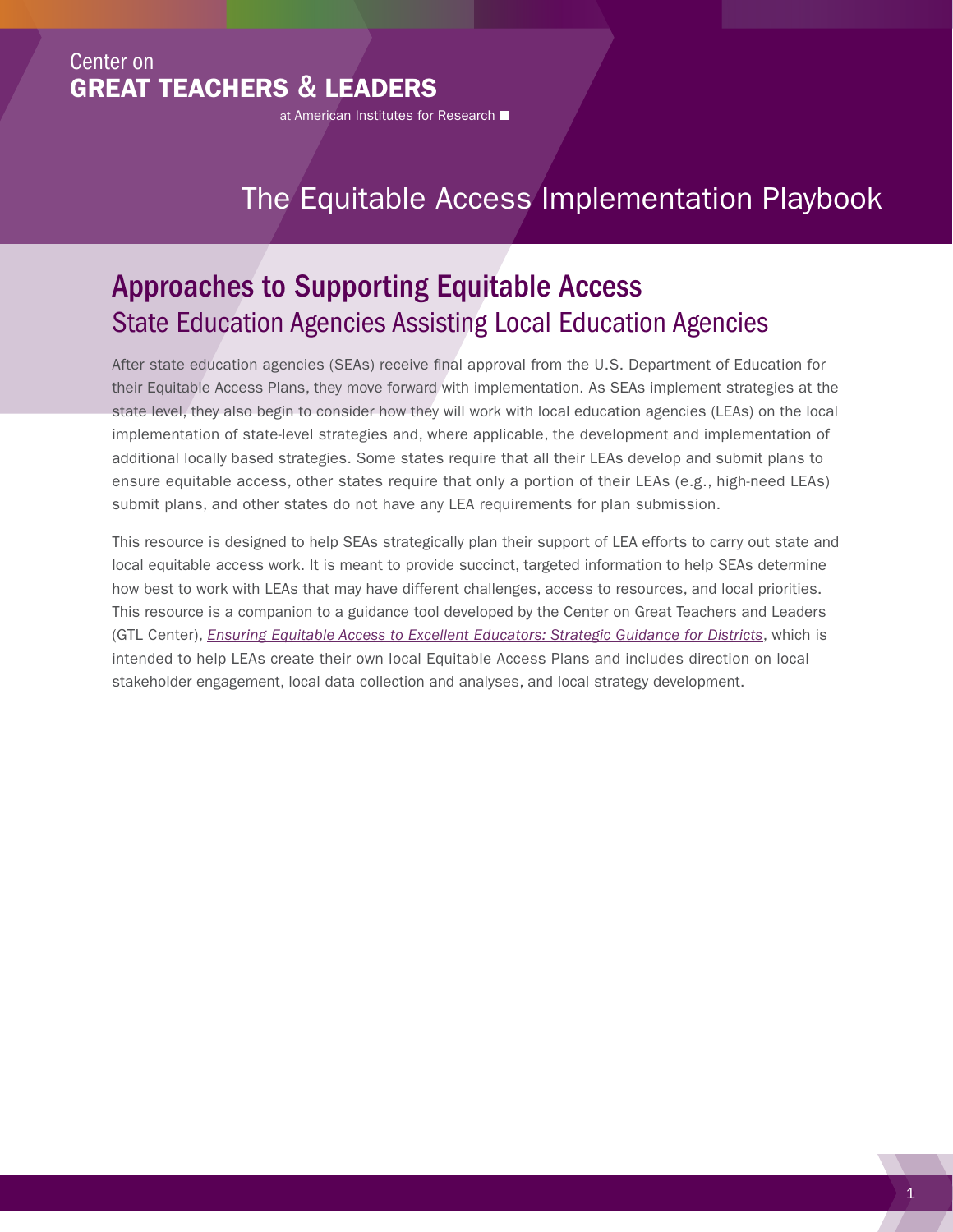#### Levels of Support for LEAs Related to Equitable Access

SEAs may find Table 1 helpful in determining the level of support to provide LEAs in the implementation of state strategies and the development of local plans to ensure equitable access. It is likely that within a state, some districts will need considerably more support than others will. Table 1 shows four levels of SEA support, and SEAs may want to consider how each LEA in the state fits along the continuum.

#### Table 1. SEA Levels of Support for LEAs Related to Equitable Access

#### Less Support **Advisor Contains the Support of the Support** Contains and Support of the Support of the Support of Level 1 (LEA autonomy) Level 2 (LEA flexibility) Level 3 Level 4

A level 1 LEA takes full responsibility for implementation and monitoring of the state's strategies as well as the development of its own strategies. It conducts stakeholder meetings and root cause analysis discussions, develops strategies, and devises a plan for implementation. It monitors its own progress and provides reports on strategies and results to the state.

 A level 2 LEA assumes much of the responsibility for implementation and monitoring of the state's strategies as well as the development of its own strategies. It may request and receive targeted SEA assistance. The level 2 LEA conducts stakeholder meetings and root cause analysis discussions, develops strategies, and devises a plan for implementation. It monitors its own progress and provides reports on strategies and results to the state.

# (limited SEA support)

The state provides targeted, direct assistance and support through webinars, phone calls, resources, and state and regional convenings to assist level 3 LEAs in planning stakeholder meetings and root cause analysis discussions, developing strategies, and devising a plan for implementation. The state also would assist level 3 LEAs in developing and conducting monitoring procedures to determine progress on strategies and results.

## (intensive SEA support)

The state provides targeted, direct assistance and direction in the form of a state or regional equitable access support team that works directly with level 4 LEAs to help them carry out aspects of plan design and implementation. The support team also assists level 4 LEAs in planning and conducting stakeholder meetings and root cause analysis discussions, interpreting results from those meetings, developing strategies, and devising a plan for implementation. The support team would assist level 4 LEAs in monitoring progress on strategies and results and conduct some of the monitoring.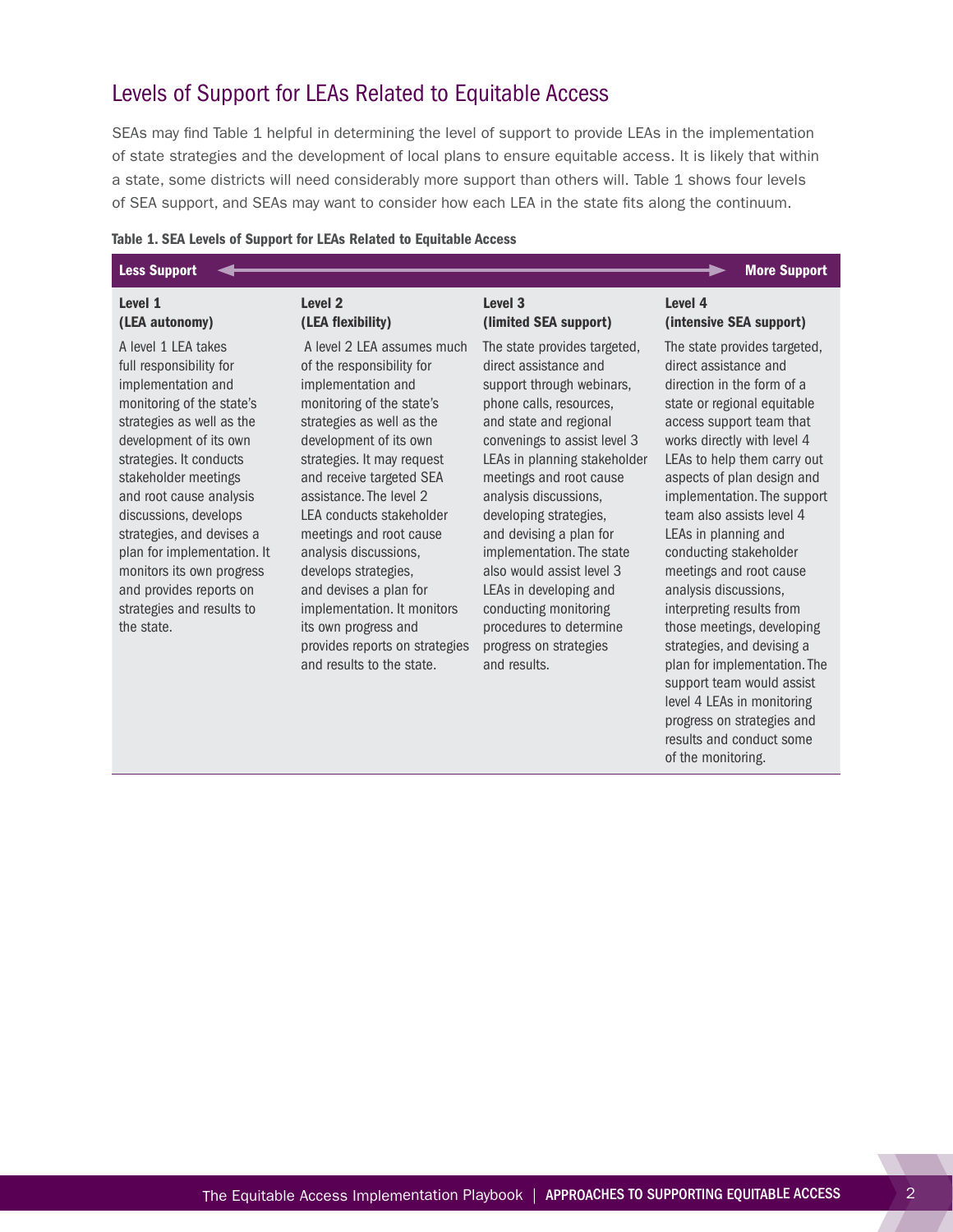## Determining the Capacity of SEAs and LEAs for Equity Plan Development and Implementation

How much support an SEA should provide (or is able to provide) may be determined by considering a variety of factors that influence and reflect capacity at the SEA and LEA levels to carry out equitable access planning, implementation, and monitoring. Although it may not be possible to develop additional capacity in a short time frame, awareness of areas where capacity is lacking may help an SEA in strategically planning for the deployment of SEA staff, developing capacity through professional development, reaching out to partners, or temporarily allocating staff with specific skills to support equitable access work. Table 2 suggests key areas where capacity at the SEA and LEA levels is needed to successfully develop and implement local plans to ensure equitable access.

#### Table 2. Determining the Capacity of SEAs and LEAs for Equity Plan Development and Implementation

| <b>SEA Factors in Determining the Appropriate Level</b>       | <b>LEA Factors in Determining How Much Support</b>                     |  |  |
|---------------------------------------------------------------|------------------------------------------------------------------------|--|--|
| of Support for LEAs                                           | <b>Is Needed From an SEA</b>                                           |  |  |
| Does an SEA have staff that can be deployed to work           | Do LEA personnel have knowledge and training for the                   |  |  |
| directly with LEAs on equitable access? If so, do these       | following activities?                                                  |  |  |
| people have the following characteristics?                    | • Garnering local commitment and participation among                   |  |  |
| ■ Trained in facilitation (focus groups, root cause analysis) | key stakeholders                                                       |  |  |
| ■ Knowledgeable about research-supported strategies that      | ■ Facilitating stakeholder groups and conducting root                  |  |  |
| may be appropriate in local contexts                          | cause analyses                                                         |  |  |
| Able to assist in the development of implementation plans     | ■ Developing strategies based on root-cause analyses                   |  |  |
| Able to provide direct or remote guidance in data             | ■ Determining the long-term success of strategies through              |  |  |
| collection, analysis, and interpretation                      | the selection and tracking of key indicators                           |  |  |
|                                                               | ■ Determining needs for mid-course adjustments                         |  |  |
|                                                               | • Collecting and analyzing data (both qualitative and<br>quantitative) |  |  |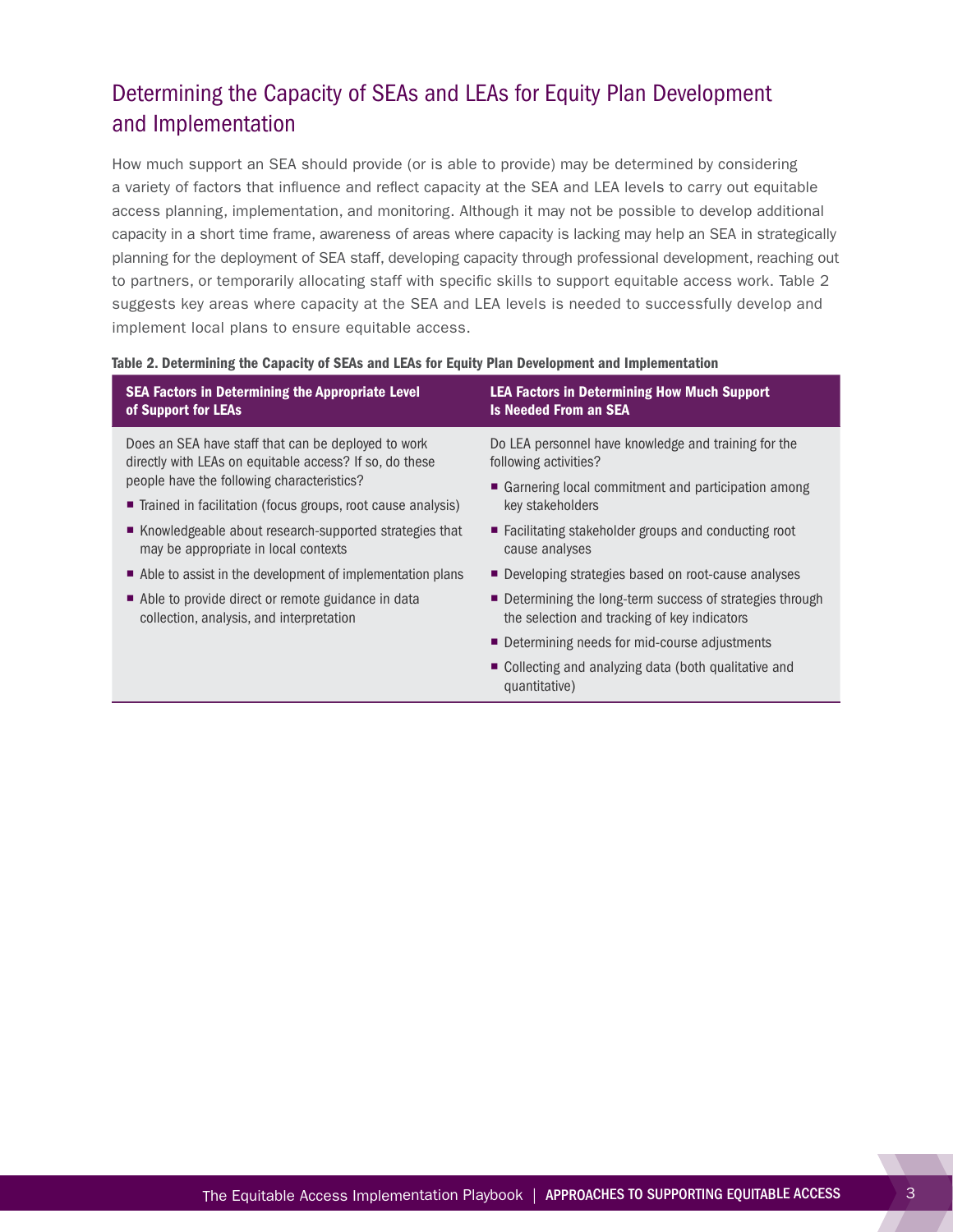## Example Approaches for How to Support LEAs in Equitable Access Work

SEAs may already have strategies for providing professional development or reallocating SEA staff to ensure that expertise and resources are available to support LEAs in equitable access work. In addition, SEAs may consider offering guidance to LEAs in various modes. This two-pronged approach—development at the both the SEA and LEA levels—will help ensure that everyone involved has a shared understanding of the work to be undertaken. Even when SEAs have developed guidance documents for LEAs, some LEAs will likely need assistance in applying the guidance to their local contexts. For example, convening LEAs regionally or by type (e.g., urban, urban fringe, suburban, rural, and remote rural) may provide important opportunities to partner and share resources and ideas about how to support equitable access work within their own similar contexts. Table 3 outlines a variety of specific approaches that SEAs may take to provide LEAs with resources, support, and direction in doing equitable access work at the local level.

| <b>Strategy</b>                                                | <b>Purpose</b>                                                                                                                                                                                                                           | <b>Mode</b>                                                                                                                                  | <b>Content</b>                                                                                                                                                                                                                                                                                                                                                                                                                     |
|----------------------------------------------------------------|------------------------------------------------------------------------------------------------------------------------------------------------------------------------------------------------------------------------------------------|----------------------------------------------------------------------------------------------------------------------------------------------|------------------------------------------------------------------------------------------------------------------------------------------------------------------------------------------------------------------------------------------------------------------------------------------------------------------------------------------------------------------------------------------------------------------------------------|
| Guidance<br>documents                                          | Provide written, readily<br>accessible guidance for<br>LEAs to understand their<br>roles and responsibilities<br>for equitable access work.                                                                                              | Online or print one-<br>page overviews plus<br>live or prerecorded<br>webinars and other<br>presentations                                    | Overview of equitable access<br>■ Summary of SEA actions and decisions<br>Specific actions LEAs are being asked to take i<br>n implementing and monitoring both SEA and<br><b>LEA</b> strategies<br>■ Summary of what types of support<br>or data an SEA is able to provide to LEAs in<br>carrying out or measuring specific actions                                                                                               |
| Virtual support                                                | Provide LEAs with planned<br>opportunities to interact<br>with SEA staff or other<br>experts to enhance LEA<br>understanding of<br>equitable access and how<br>it impacts them.                                                          | Live or recorded<br>webinars,<br>conferences, and<br>online videos                                                                           | Guidance on steps LEAs need to take to<br>implement and monitor state equitable access<br>strategies<br>Guidance on steps LEAs need to take to<br>determine, implement, and monitor local<br>equitable access strategies<br>■ Videos of stakeholders engaged in root cause<br>analyses                                                                                                                                             |
| Conference<br>or convening<br>(regional, state,<br>or by type) | Provide LEAs opportunities<br>to work with other LEAs<br>that have similar<br>challenges to share<br>resources, develop<br>partnerships, and<br>discuss strategies.                                                                      | Regional or statewide<br>convening with state-<br>provided expertise<br>and facilitated<br>discussions to<br>promote the sharing<br>of ideas | ■ What works (local strategies)<br>■ Ideas for strategies suited to district types<br>(e.g., rural or urban)<br>A discussion of challenges and solutions<br>specific to the region                                                                                                                                                                                                                                                 |
| Direct support                                                 | Ensure that LEAs most<br>in need of support have<br>access to direct, specific,<br>locally targeted assistance<br>that will build their<br>capacity for success<br>with equitable access<br>planning, implementation,<br>and monitoring. | Teams of SEA or<br>regional staff work<br>directly with LEAs<br>individually or at<br>local convenings                                       | ■ Conducting successful stakeholder meetings<br>Conducting root cause analysis with<br>stakeholders (including examples and graphics)<br>Implementation planning (including challenges)<br>Monitoring (e.g., types of data, collecting and<br>analyzing data, and determining long-term<br>progress)<br>Reporting on progress (e.g., content,<br>organization, data displays, and a discussion<br>of challenges and opportunities) |

|  |  | Table 3. SEA Approaches for Increasing LEA Knowledge and Capacity for Equitable Access Work |  |  |  |  |
|--|--|---------------------------------------------------------------------------------------------|--|--|--|--|
|--|--|---------------------------------------------------------------------------------------------|--|--|--|--|